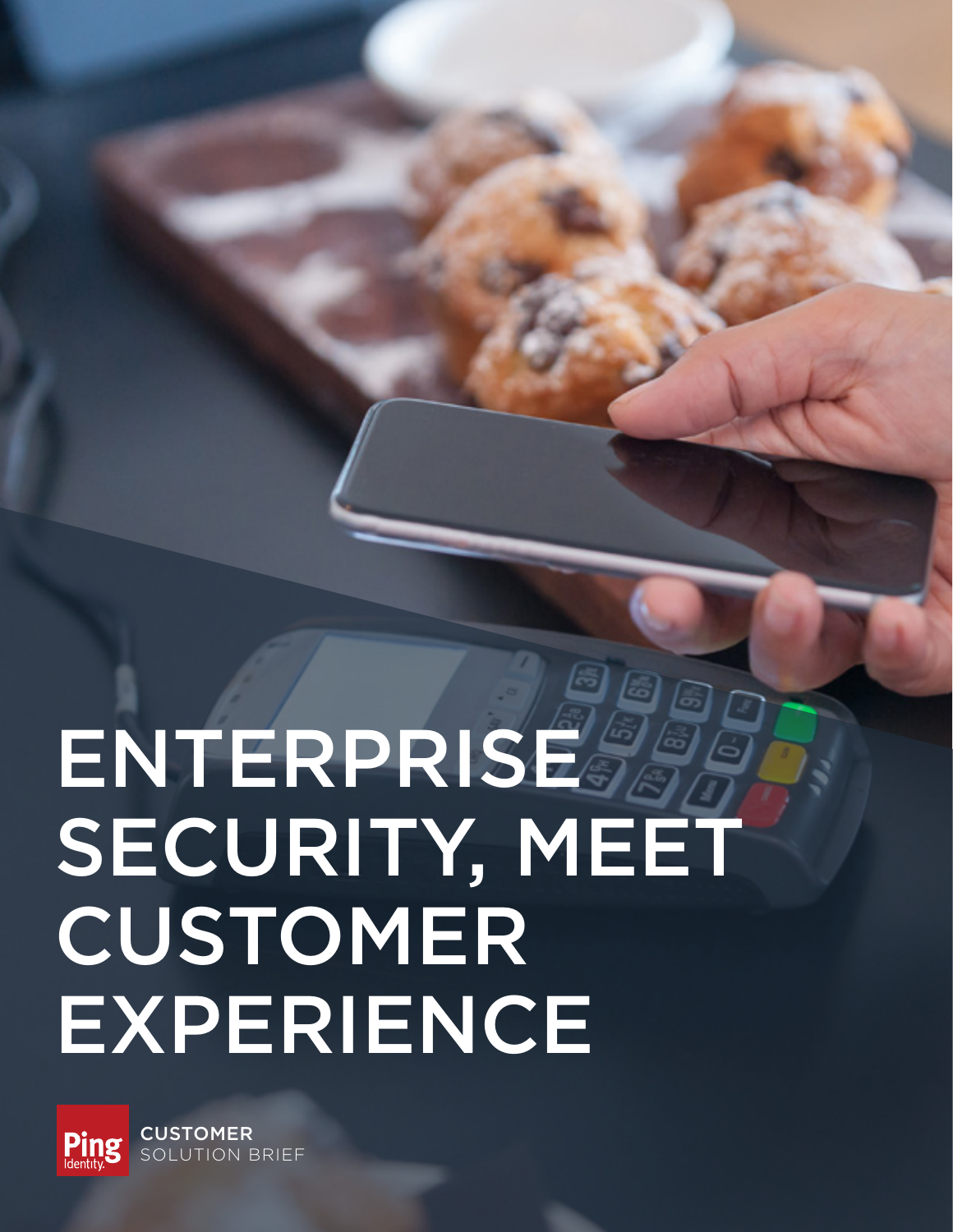## CUSTOMER IAM KEEPS BUSINESSES SECURE AND CUSTOMERS HAPPY

As today's hyper-connected customers transact business online using mobile apps, self-service web portals, kiosks and connected devices, they expect a secure and frictionless experience with your brand. Customer identity and access management (CIAM) can ensure your customers have a consistent, unified experience. And that has direct top-line impact.



No longer the purview of IT alone, leaders throughout the business are coming together to improve customer experience. In CIAM, they've found a solution that meets their combined objectives for user experience and enterprise security. A solution that:

- Delivers a unified customer profile.
- Enables secure and seamless customer access across all channels and devices.
- Mitigates the risk of brand-damaging data breaches.
- Adheres to complex regulatory constraints.
- Accelerates time to market for new applications and services.
- Increases scale and performance.

#### PREFERENCE + TRUST = LOYALTY

A best-in-class CIAM solution allows you to acquire more customers faster, increase conversions, build trust and loyalty, all while maintaining and demonstrating a strong end-to-end security posture. Through unified customer profiles, you can provide your customers with the personalized interactions and consistent experience they expect. And by offering seamless,

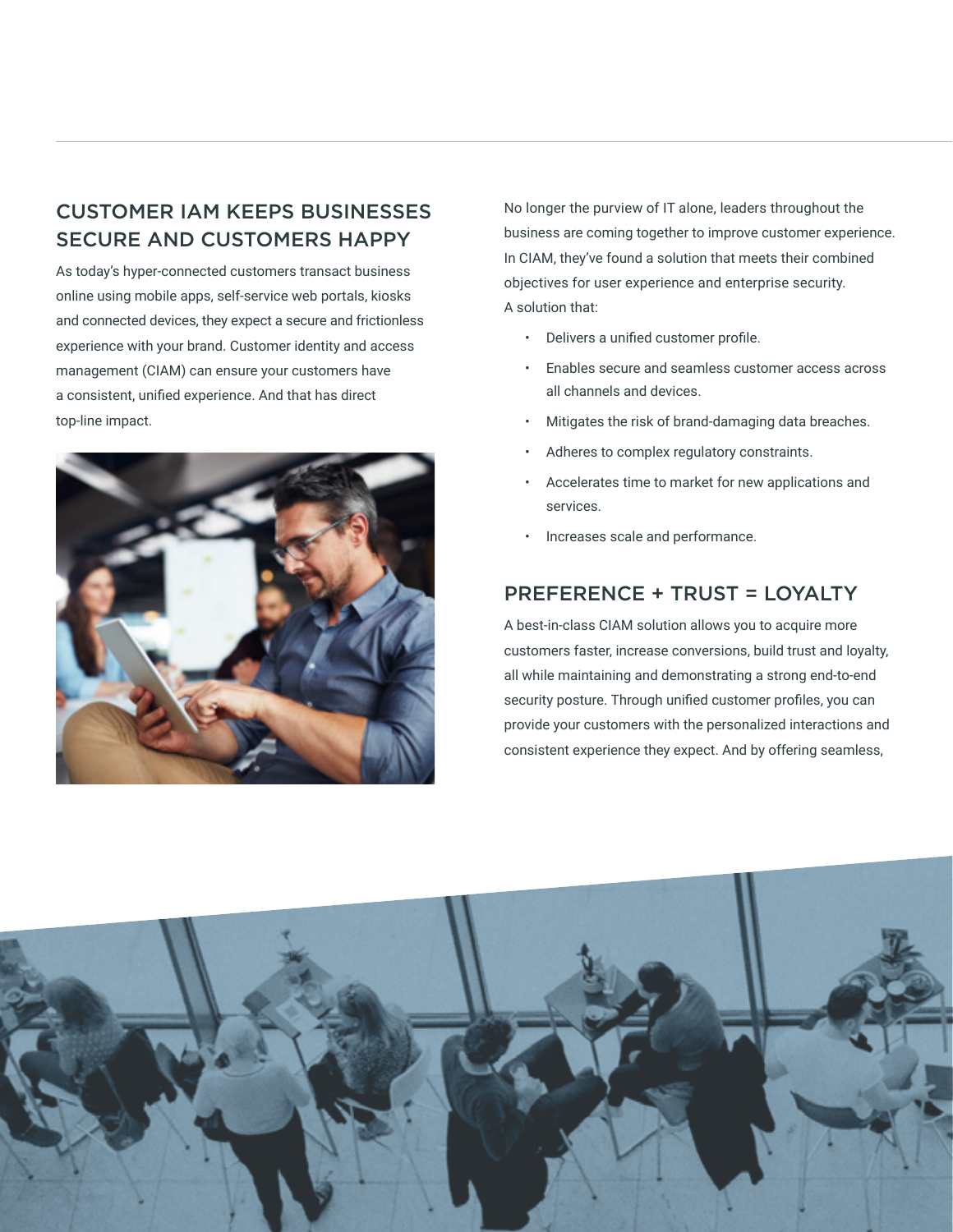secure access coupled with privacy and consent control, you demonstrate the security they demand. The right CIAM solution will help you support your customers' preferences and earn their trust. And once you've done that, you've achieved a loyal customer. A CIAM solution must:

- Deliver seamless and secure single sign-on (SSO) and social login support.
- Balance security and convenience through contextual multi-factor authentication (MFA).
- Link disparate identity and profile data into a single, unified customer profile.
- Deliver consistent, personalized multi-channel experiences.
- Unify and secure identity and profile data.
- Enforce centralized fine-grain data access governance.
- Support large-scale deployments with millisecond response times.
- Provide self-service profile, preference, privacy and data-sharing consent management.

## A GAME CHANGER FROM TOP TO BOTTOM

When it comes to ensuring customer experience and enterprise security, the world's largest enterprises rely on the Ping Identity Platform. Our scalable CIAM solution allows you to give your customers seamless and secure access to all the applications, properties and services they need, while delivering the consistent multi-channel experience they expect. With the Ping Identity Platform, you can drive top-line business growth and improve bottom-line efficiency and security, and that equates to:

- Increased revenue.
- Higher customer engagement.
- Greater customer loyalty and retention.
- Better business agility and simplified administration.
- Stronger security and risk mitigation.
- Accelerated digital transformation.